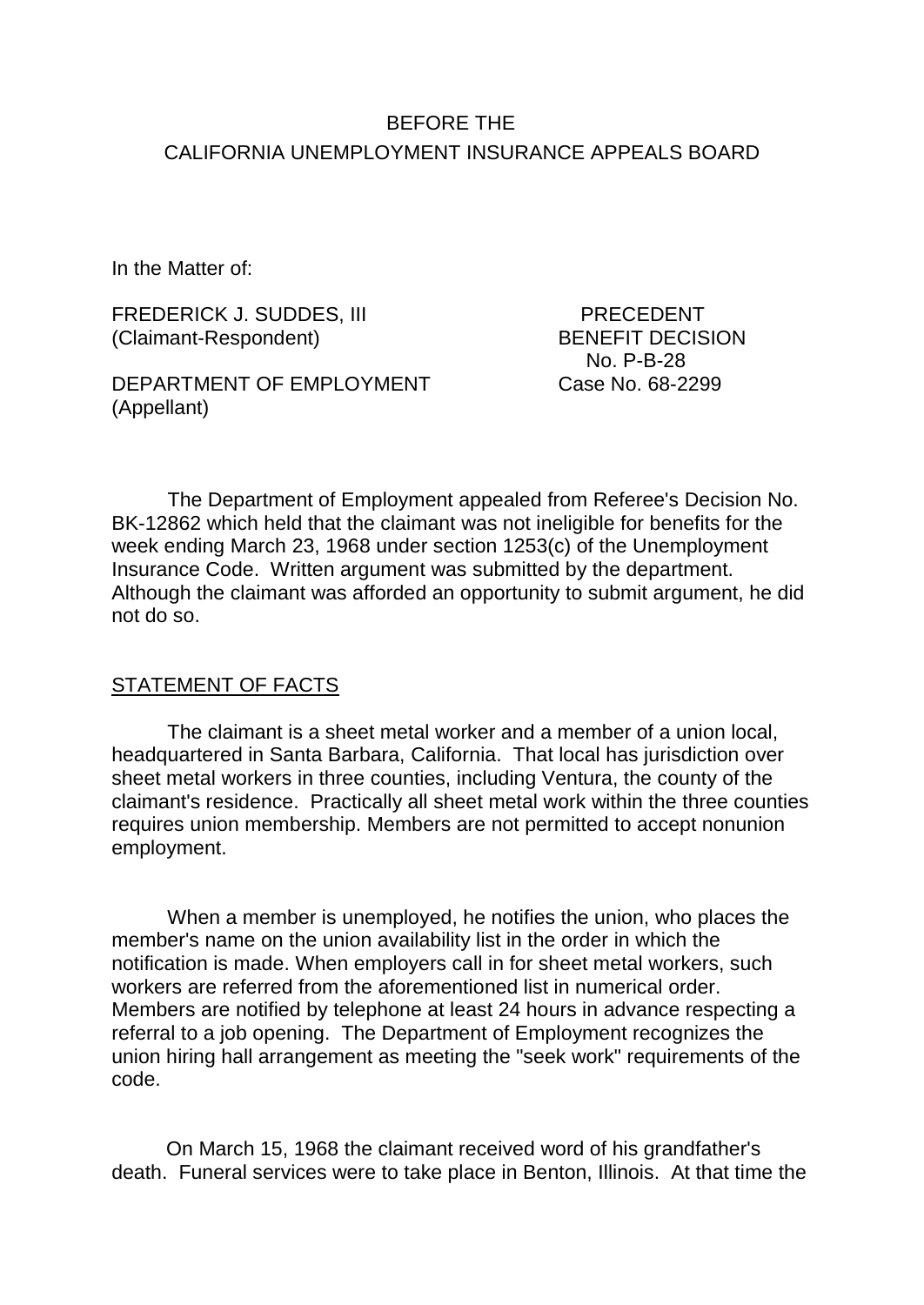claimant was about number 30 or 35 on the union's list. Work was slow, and the claimant did not anticipate being called to work for some period of time. He did not notify the hiring hall that he was intending to be away from his residence in order to attend his grandfather's funeral. However, the claimant's wife remained at home and would have received any telephone calls made by the union dispatcher. The claimant left California to attend his grandfather's funeral early March 16 and returned to Ventura on March 21, 1968 at about 11 a.m. He reported to the department about 12:30 p.m. His regular reporting time was 8:15 a.m. That afternoon he telephoned his union and learned that he was still about number 30 on the list. The claimant's wife had not received any calls from the union during his absence from the area On March 28, 1968 the department determined the claimant ineligible for benefits under section 1253(c) of the code for the week ending March 23, 1968, on the ground that the claimant was "unavailable for work for more than two working days in a week due to a death in immediate family."

The referee reversed the determination of the department on the ground that the claimant lost no work opportunities during the period involved, citing Benefit Decisions Nos. 6581 and 6625 as authority for his decision.

In its written argument to us the department contends that section 1253.1 of the Unemployment Insurance Code clearly and unambiguously allows only two days for an absence caused by a death in a claimant's immediate family and therefore concludes that the loss of work opportunities is not pertinent. The department further contends that Benefit Decisions Nos. 6581 and 6625, cited by the referee, are not pertinent since these cases did not involve a claimant being unavailable for work because of a death in his immediate family under section 1253.1 of the code.

#### REASONS FOR DECISION

Section 1253(c) of the Unemployment Insurance Code provides that a claimant shall be eligible for benefits for any week only if he is able to work and available for work for such week.

Eligibility within the purview of the above section requires a claimant to be in a labor market ready, willing and able to accept suitable work (Appeals Board Decision No. P-B-17).

As a general rule eligibility for benefits under the above section requires satisfaction of the requirements of availability for the entire workweek, and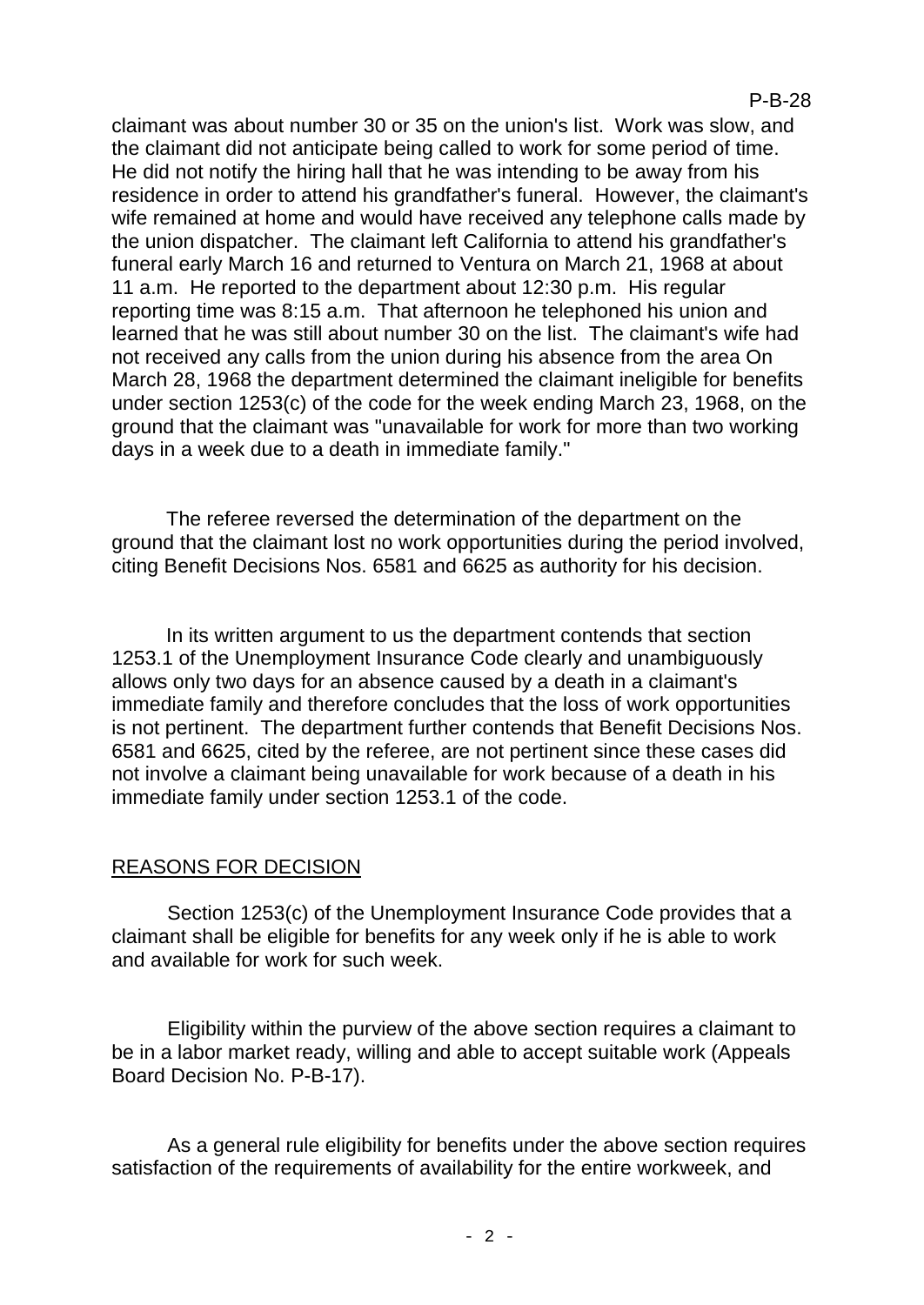P-B-28

In the above cited cases we were not concerned with a situation of a claimant being unavailable for work because of a death in his immediate family. In the present case we are involved with just such a situation.

there was no loss of employment opportunities.

In 1959 the legislature saw fit to make a statutory exception to section 1253(c) by setting forth in section 1253.1(a) of the code the following provision;

"1253.1. An unemployed individual who is in all respects otherwise eligible for unemployment compensation benefits shall not be deemed ineligible for any week in which, for not exceeding two working days, he cannot reasonably be expected to work because:

"(a) There has been a death in his immediate family."

This section of the code was implemented by regulation 1253.1-1(a) in title 22, California Administrative Code, which provides that a grandparent is considered a member of one's immediate family.

In the instant case the claimant was absent from his normal labor market three working days and a portion of a fourth working day because he left California to attend his grandfather's funeral in Illinois.

The language of section 1253.1(a) of the code specifically restricts the period in which a claimant cannot reasonably be expected to work because of a death in his immediate family to "not exceeding two working days." This language is clear, unambiguous and free from uncertainty.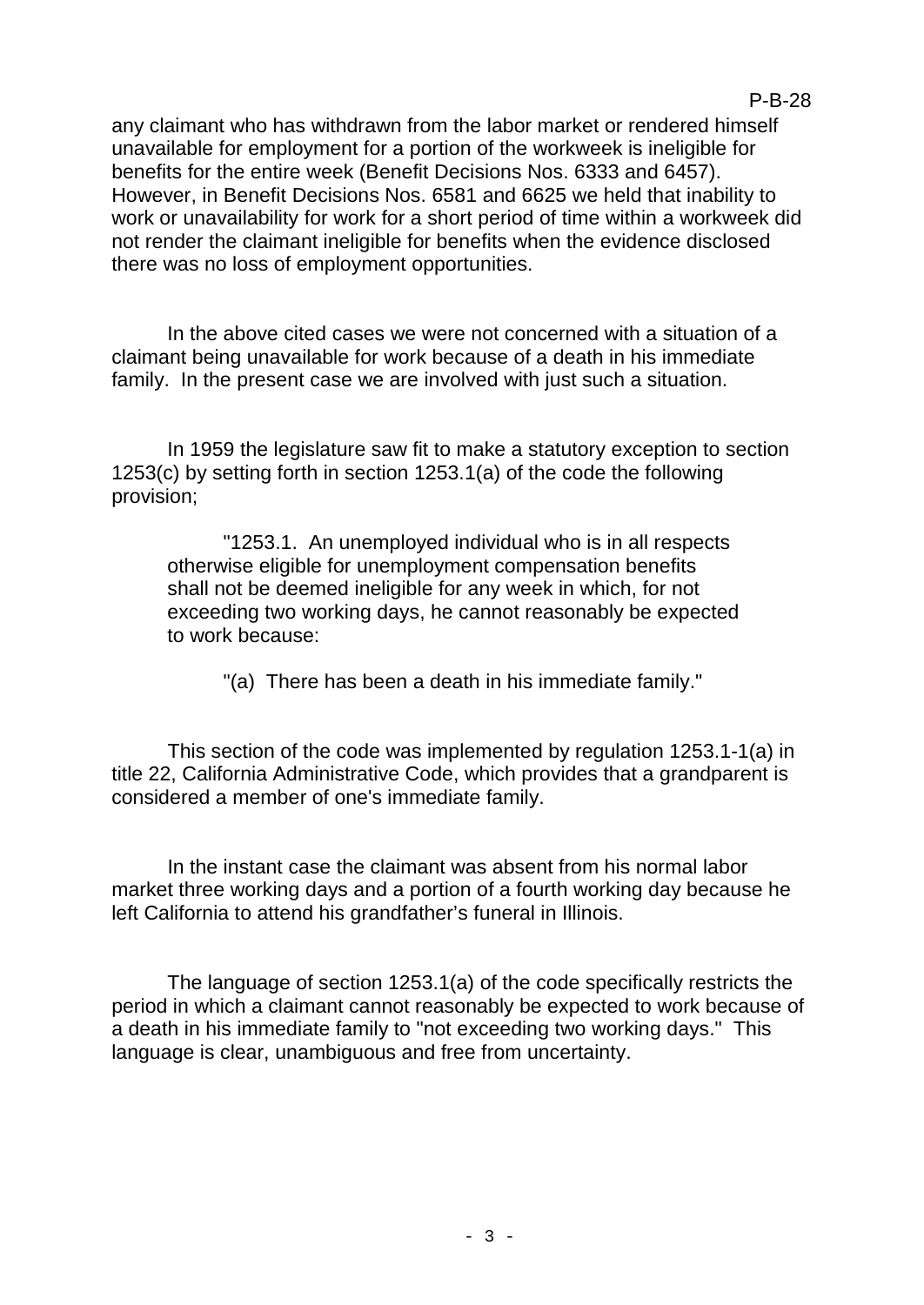Crawford on Statutory Construction, page 244, states:

"The object or purpose of all construction or interpretation is to ascertain the intention of the lawmakers, and to make it effective. The basic principle has been announced time after time that if the statute is plain, certain and free from ambiguity, a bare reading suffices and interpretation is unnecessary.  $\ldots$ 

Further, on page 249 of Crawford on Statutory Construction it is stated:

" . . . when construing a statute, the reason for its enactment should be kept in mind, and the statute should be construed with reference to its intended scope and purpose. The court should seek to carry out this purpose rather than to defeat it. . . . if the language is unambiguous and the statute's meaning is clear, the statute must be accorded the expressed meaning without deviation, since any departure would constitute an invasion of the province of the legislature by the judiciary. . . ."

Section 1253.1 of the code is remedial in nature and provides for an exception to the requirements of section 1253(c) of the code. Generally a remedial statute should be given a liberal construction in order to effectuate the purposes of the legislation, but as stated by Crawford on page 249, quoted above, a liberal construction does not justify an extension of the statute's scope beyond the contemplation of the legislation.

Therefore, in the instant case we may not extend the exception beyond those expressly and clearly mentioned in section 1253.1 of the code. Under these circumstances, we conclude that since the claimant herein was not available for work for a period exceeding two working days because of a death in his immediate family he is ineligible for benefits for the week ending March 23, 1968.